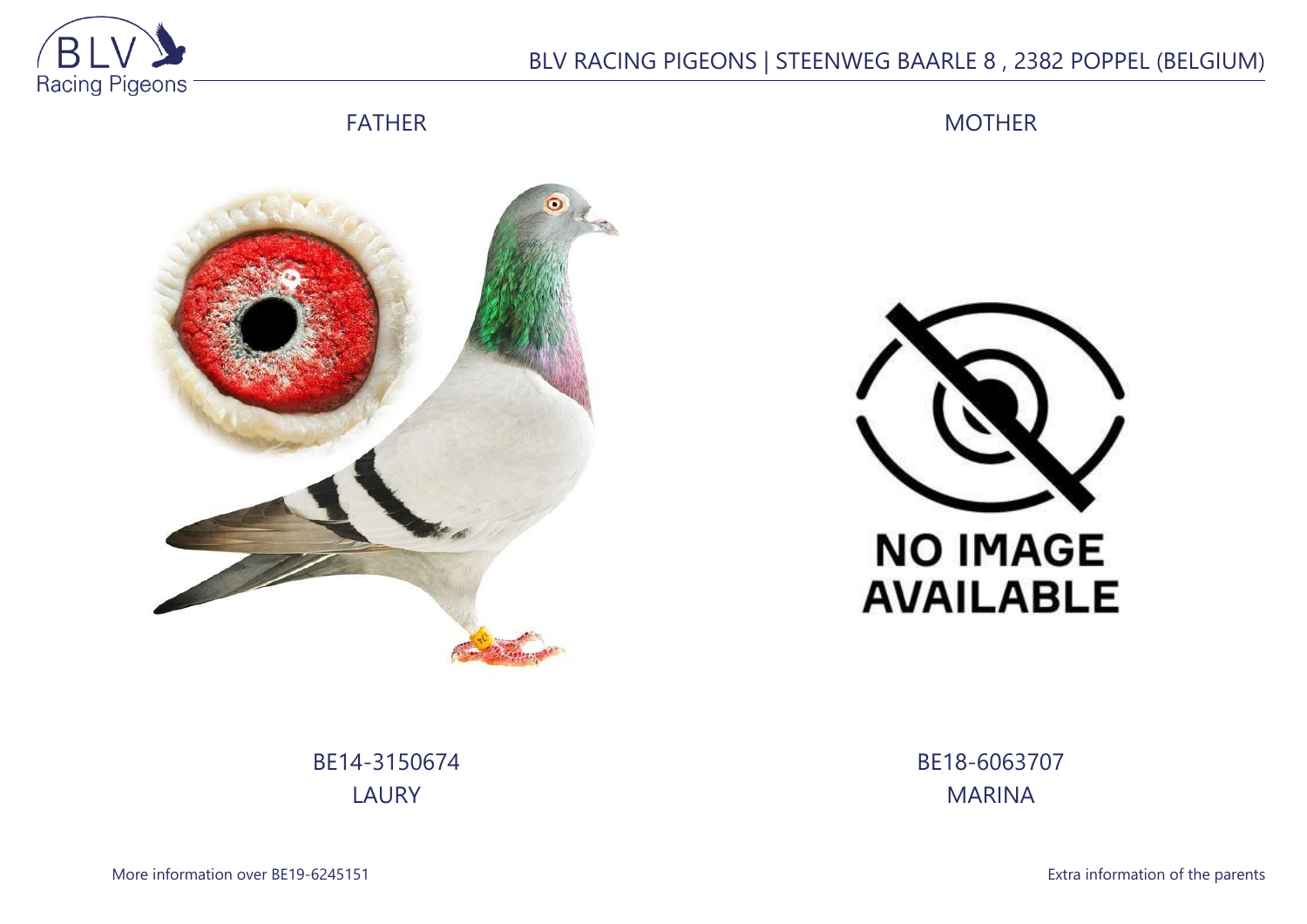

## BLV RACING PIGEONS | STEENWEG BAARLE 8 , 2382 POPPEL (BELGIUM)



More information over BE19-6245151 **Extra information of the parents** extra information of the parents

 $d$ atum

24/09/2018

"KAASBOER" superkweke

"KAASBOER" superkweke M: 6307341-04

"KAASBOER" superkweker

Beja

 $IV. 6335600 - 00$ 

M: 6033110-07

V: 6151734-99

M: 6110291-07

V: 2249379-07

M: 2249347-07

6335690-98

Greetie

 $.6335690-98$ 

 $6259169 - 08$ 

Erna

V: 2100552-09

M: 3006565-05

v: 6177698-08 Niels

 $M: 6163823 - 10$ 

V: 6257098-03  $Rik$ 

M: 6242318-07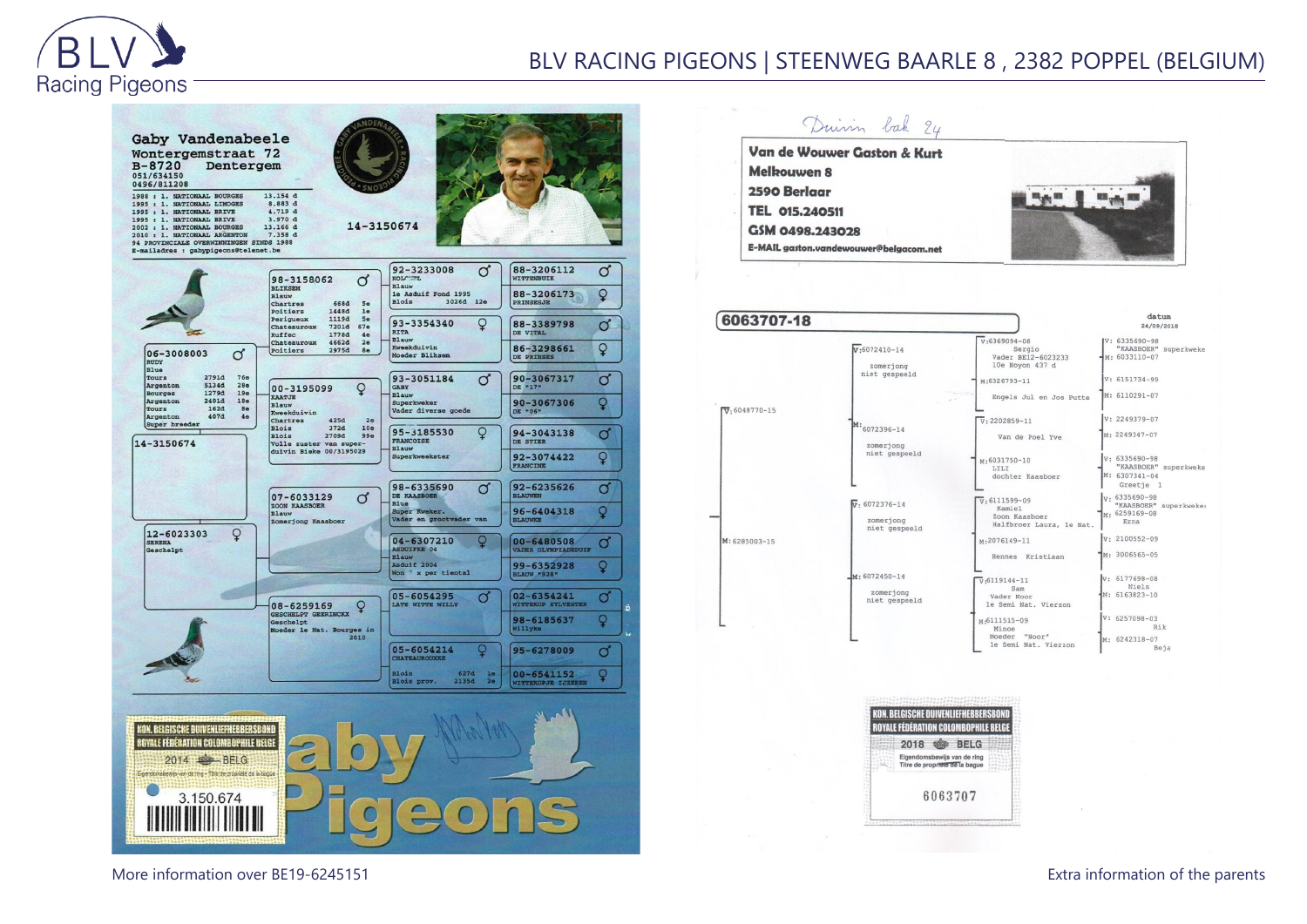

## More information of 3150674/2014

**Never raced, summer youngster 2014** 'Laury' x 'Sister Ida' are parents of **- BE16-6023031 69. Nat. Chateauroux - 1,712 birds 2017 159. Nat. Zone Bourges - 8,989 birds 2016 595. Nat. Bourges – 28,078 birds 181. Nat. Zone Argenton - 5,314 birds 2016 434. Nat. Argenton – 19,592 birds 247. I.prov. Vierzon 4,854 birds 2017 485. prov. Gien – 5,470 birds 2016 - 'Serenity' 384/17 3. prov. Blois - 2,744 birds 2018 25. prov. Le Mans – 359 birds 2018 33. prov. Argenton - 1,339 birds 2019 48. Nat. Limoges - 15,979 birds 2020 52. Nat. Chateauroux - 18,499 birds 2017 81. prov. Issoudun - 1,400 birds 2019 304. Nat. Chateauroux – 4,641 birds 2018 314. Nat. Argenton – 3,322 birds 2018 641. Nat. Argenton – 15,235 birds 2019 741. Nat. Chateauroux – 27,081 birds 2018 828. Nat. Issoudun – 10,603 birds 2020 844. Nat. Issoudun – 8,248 birds 2019 - BE19-6038019 502. Nat. Zone Argenton – 8,123 birds 2020 647. Nat. Chateauroux – 22,476 birds 2019 1012. Nat. Argenton – 6,647 birds 2019 - BE16-6023065 266. Nat. Zone Bourges – 8,989 birds 2016 31. Noyon – 835 birds 2017 38. Quievrain – 728 birds 2016** 'Laury' is g.father of 'Blauw Maria' at Van Eynde-Goovaerts **4. Nat. Zone Argenton – 4,957 birds / 16. Nat. 16,762 birds 88. Nat. Zone Chateauroux – 4,232 birds / 157. Nat. 12,855 birds 95. Nat. Zone Argenton – 7,111 birds 4. Fay aux Loges – 2,465 birds 4. Melun – 1,727 birds 61. prov. Vierzon – 2,691 birds**